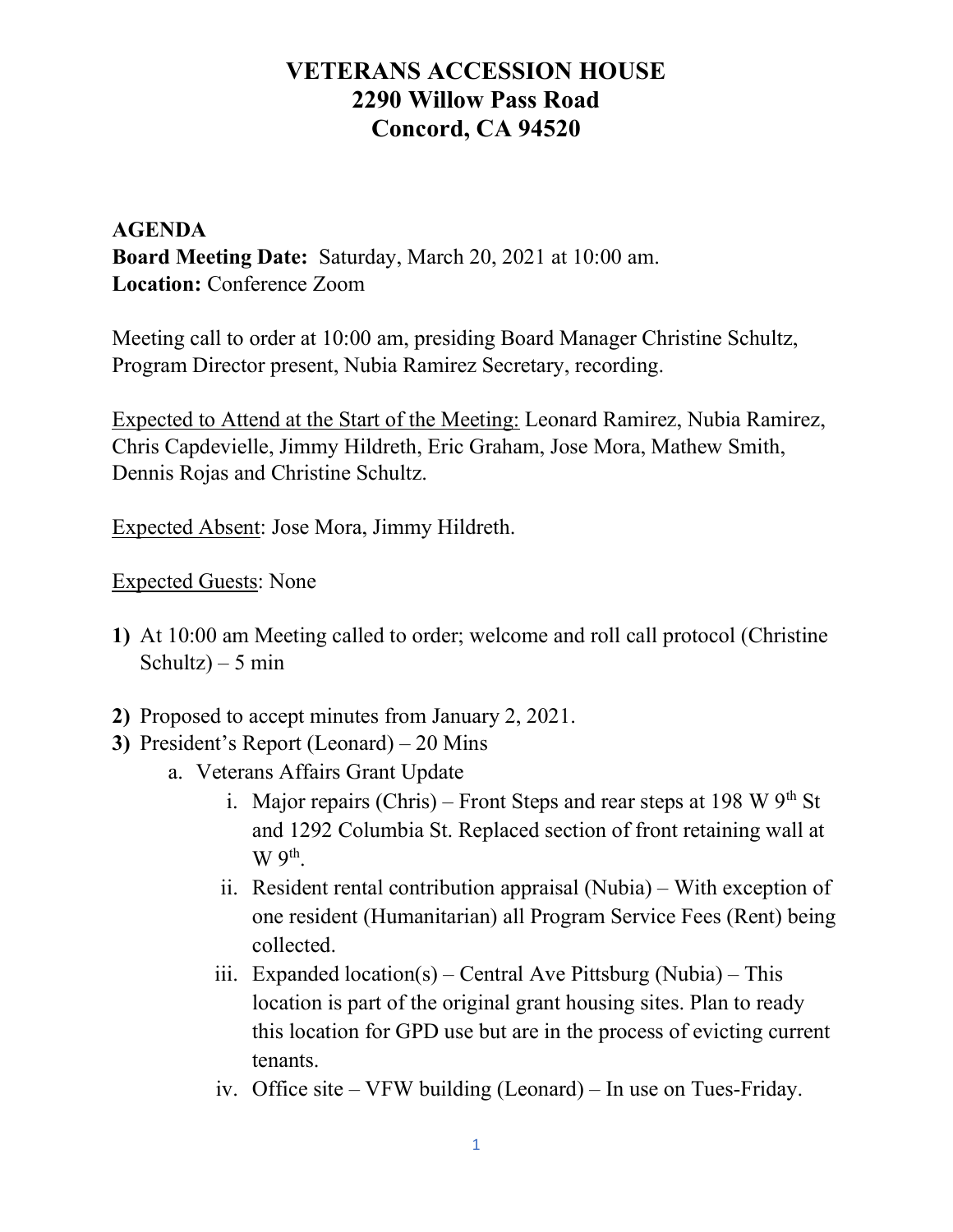- v. Oakland Owow (Leonard & Christine) great opportunity offered to manage a 81 unit SRO building, but lease demands were prohibitive and City was slow to communicate approvals or buy into the plan.
- vi. City of Concord and HCD/CalVet, Assembly Bill No. 1486 HCD Loan development program will release NOFA in May 2021. Funds can be used to reimburse developers, construction and land purchase costs.
- vii. Business License Amended City of Concord modified business license to include housing and office operations.
- viii. VA CARE Program Funding available to convert traditional GPD housing to accommodate SROs.
	- ix. New Positions:
		- 1. Sobrina Robertson, LCSW Supervising two case managers.
		- 2. Referral
	- x. VA Student Work Experience VAH was approved to be a Work Site for Veteran Student Work Experience.
	- xi. Food contract: Chef Peterman to York St Station will end March 2021 due to high cost and low interest from residents.
- b. General Updates
	- i. \$4K Grant Keller Canyon Grant for case management, will submit Invoice for 2021 by May.
	- ii. VAH housing population update (Chris) Currently 7 residents with stead referred expected as the program develops.
	- iii. Promotion of program (Open) Hope to start up promotion and advertisement as COVID restricts are relaxed.
	- iv. Strategic Planning Meeting (Christine) Scheduled for all interested board members to participate in SPM to explore and guide direction of the program.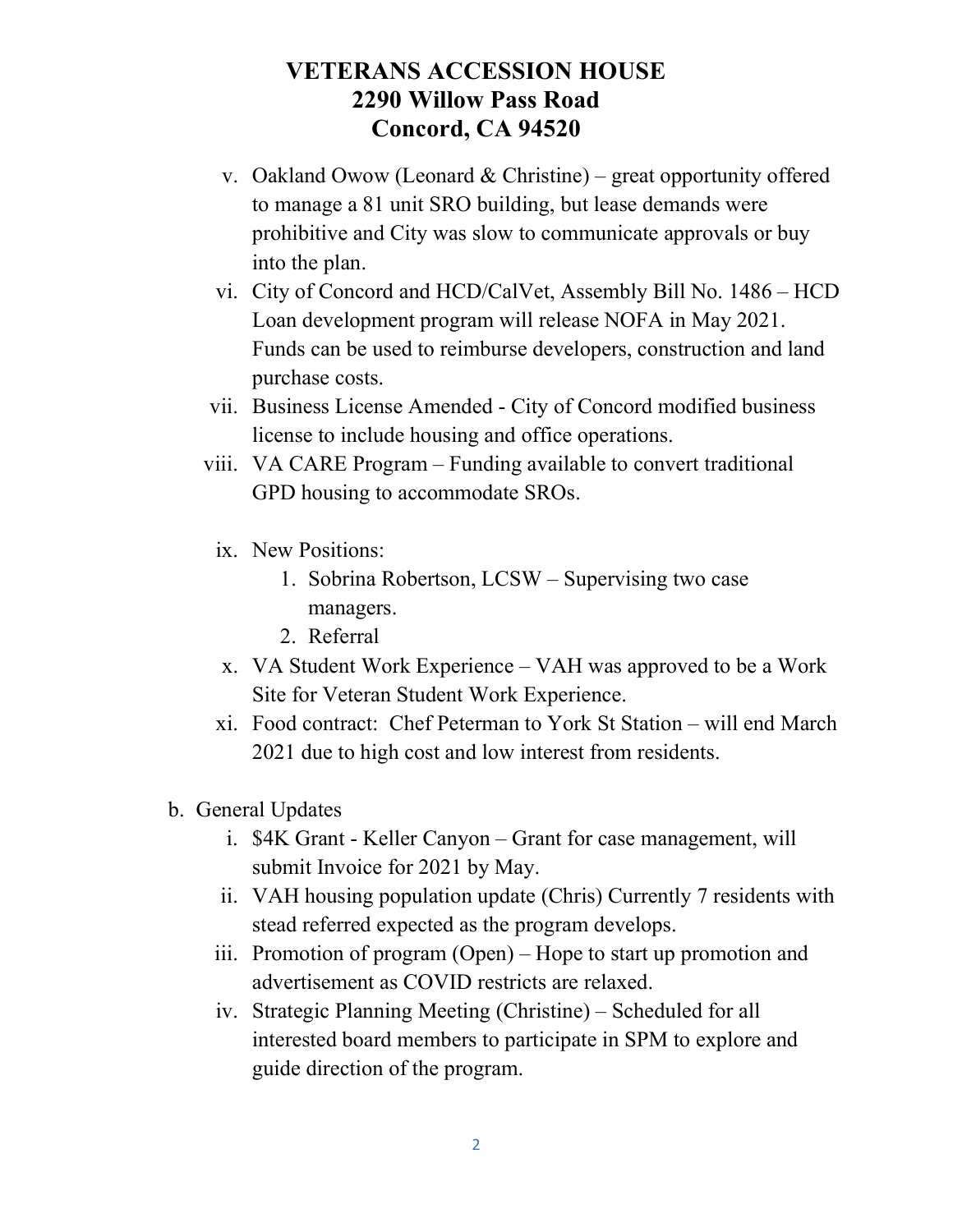- v. Grant, City of Concord Will be releasing empty lots for sale by Mid-summer. Several lots have been on VAH's radar for past year.
- 4) Treasury Report:
	- a. To date GPD and monthly rents Rents have been being used to augment rents and repairs until GPD invoices are paid out.
	- b. Accountant Cindy YU adjusted GPD rate Has been contracted since December, guiding us through GPD billing requirements.
	- c. VAH bank account and authorized signers Nubia is acting as the Administrative Assistant and assuming the management of the program billing and payroll.
	- d. Tax filing: Form 199N/ 990N to be completed by April 2021
- 5) Review of VAH Bylaws (Leonard Ramirez and Christine Schultz) 15 min
	- a. Review and discussion of highlighted items
	- b. Summary of amended changes
	- c. Vote on amended revision of Version 2.0
- 6) Operational Update  $-$  (5 mins)
	- a. VBNL CCC H3 and Shelter Inc and others (Leonard) First and Third Tuesday of the month at 0900. Review of all veterans registered in the County's Coordinated Entry System. Veterans By Name List are discussed by responsible housing provider entering the veterans into the data management system.
	- b. Brochure update to mirror Flyers (Nubia) Changes in new office address and phone numbers changed on existing brochure format and newly created flyers.